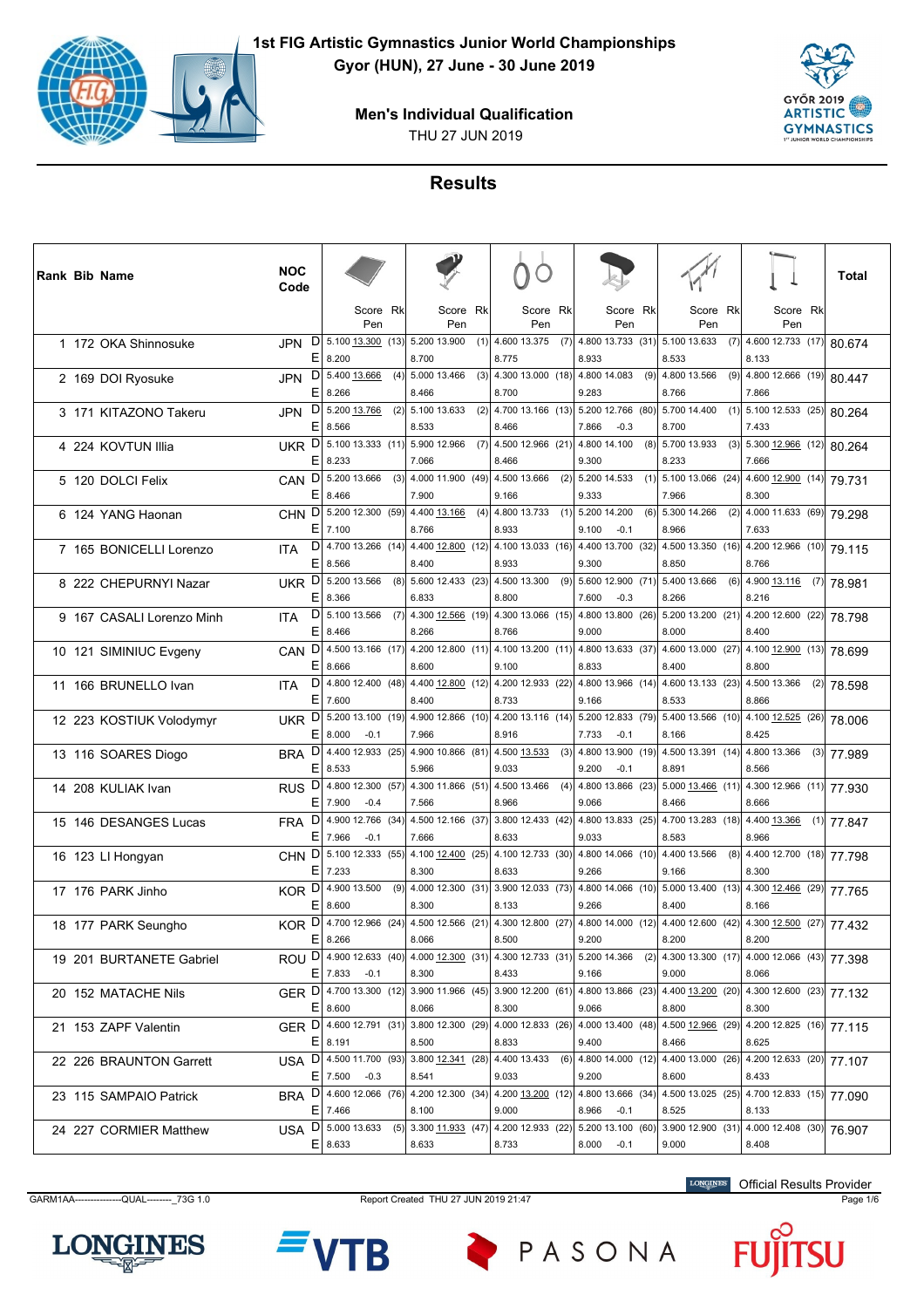



# **Results**

|  | <b>Rank Bib Name</b>          | <b>NOC</b><br>Code      |             |                                       |     |                                                                                                     |     |                            |                 |     |                                      |     |                                                     |     |                                       |     | Total        |
|--|-------------------------------|-------------------------|-------------|---------------------------------------|-----|-----------------------------------------------------------------------------------------------------|-----|----------------------------|-----------------|-----|--------------------------------------|-----|-----------------------------------------------------|-----|---------------------------------------|-----|--------------|
|  |                               |                         |             | Score Rk<br>Pen                       |     | Score Rkl<br>Pen                                                                                    |     |                            | Score Rk<br>Pen |     | Score Rk<br>Pen                      |     | Score Rk<br>Pen                                     |     | Score Rk<br>Pen                       |     |              |
|  | 25 151 HALBISCH Arne Nicolai  | GER D<br>E.             | 8.366       | 4.700 13.066 (21)                     |     | 4.200 12.133 (39)<br>7.933                                                                          |     | 4.000 13.000 (17)<br>9.000 |                 |     | 4.800 13.900 (20)<br>9.100           |     | 4.300 11.666 (86)<br>7.366                          |     | 4.500 13.100<br>8.600                 | (8) | 76.865       |
|  | 26 147 SALADINO Leo           | <b>FRA</b><br>ΕI        | 8.333       | $D$ 4.900 13.033 (22)<br>$-0.2$       |     | 4.700 11.566 (61) 4.500 13.266 (10) 5.200 14.300<br>6.866                                           |     | 8.766                      |                 |     | 9.100                                | (4) | 5.000 13.266 (19)<br>8.266                          |     | $3.900$ 11.433 (77) 76.864<br>7.533   |     |              |
|  | 27 150 WHITEHOUSE Luke        | GBR D<br>Е              | 8.733       | 4.600 13.333 (10)                     |     | 4.300 11.966 (46)<br>7.666                                                                          |     | 3.900 12.741 (29)<br>8.841 |                 |     | 4.800 13.933 (17)<br>9.133           |     | 4.300 12.966 (28)<br>8.666                          |     | 4.000 11.800 (57)<br>7.800            |     | 76.739       |
|  | 28 206 GERGET Ivan            | RUS <sup>D</sup><br>E.  | 8.300       | 4.400 12.700 (35)                     |     | 4.300 12.600 (17)<br>8.300                                                                          |     | 4.100 12.200 (63)<br>8.100 |                 |     | 4.800 13.200 (55)<br>8.700<br>$-0.3$ |     | 4.700 12.800 (35)<br>8.100                          |     | 4.700 13.166<br>8.466                 | (4) | 76.666       |
|  | 29 104 MOORE Jesse            | D<br><b>AUS</b>         | E 8.333     | 4.500 12.833 (29)                     |     | 4.90010.700(84) <br>5.800                                                                           |     | 3.800 12.533 (39)<br>8.733 |                 |     | 4.800 13.866 (22)<br>9.166<br>$-0.1$ |     | 4.100 $13.366$ (15)<br>9.266                        |     | 4.200 13.116<br>8.916                 |     | $(6)$ 76.414 |
|  | 30 205 GASHKOV Kirill         | D<br><b>RUS</b><br>ΕI   | 8.133       | 4.500 12.533 (43)<br>$-0.1$           |     | 4.400 12.400 (26)<br>8.000                                                                          |     | 4.200 12.933 (22)<br>8.733 |                 |     | 4.800 13.033 (63)<br>8.533<br>$-0.3$ |     | 4.800 12.500 (48)<br>7.700                          |     | 4.600 12.991<br>8.391                 |     | $(9)$ 76.390 |
|  | 31 107 MAMMADLI Samad         | AZE <sup>D</sup><br>E.  | 8.133       | 4.900 13.033 (23)                     |     | 4.900 12.900<br>8.000                                                                               | (8) | 4.000 12.300 (55)<br>8.300 |                 |     | 4.800 13.300 (51)<br>8.600<br>$-0.1$ |     | 4.700 12.433 (51)<br>7.733                          |     | 4.200 12.166 (39)<br>7.966            |     | 76.132       |
|  | 32 202 BURTANETE Robert       | <b>ROU</b><br>E.        |             |                                       |     | $D$ 4.900 12.800 (30) 4.000 12.366 (27)<br>8.366                                                    |     | 4.400 12.866 (25)<br>8.466 |                 |     | 5.200 13.500 (45)                    |     | 4.600 12.933 (30)                                   |     | 3.700 11.633 (68) 76.098              |     |              |
|  | 33 178 RYU Sunghyun           | KOR D                   | 7.900       | 5.500 13.966                          | (1) | $4.200$ 11.766 (54)                                                                                 |     | 3.900 12.100 (67)          |                 |     | 8.600<br>$-0.3$<br>5.200 12.700 (86) |     | 8.333<br>4.900 12.766 (36)                          |     | 7.933<br>$4.200$ $12.633$ (20) 75.931 |     |              |
|  | 34 125 YANG Yanzhi            | Е<br>CHN D              | 8.466       |                                       |     | 7.566<br>4.900 11.400 (103) 3.900 12.425 (24)                                                       |     | 8.200<br>4.900 13.466      |                 | (5) | 7.500<br>5.600 13.266 (54)           |     | 7.866<br>4.000 12.833 (33)                          |     | 8.433<br>3.500 12.483 (28)            |     | 75.873       |
|  | 35 148 MOSTOWFI Sam           | E.<br><b>GBR</b>        | 6.600       | $-0.1$<br>$D$ 5.000 13.633            | (5) | 8.525<br>$3.800$ 11.633 (57)                                                                        |     | 8.566<br>4.200 12.433 (43) |                 |     | 7.766<br>$-0.1$<br>4.800 13.766 (29) |     | 8.833<br>4.100 12.000 (75)                          |     | 8.983<br>4.000 12.400 (32) 75.865     |     |              |
|  | 36 233 NGUYEN van Khanh Phong | ΕI<br>D<br>VIE          | 8.633       | 4.700 12.300 (58)                     |     | 7.833<br>4.000 12.300 (31) 4.400 12.966 (20)                                                        |     | 8.233                      |                 |     | 8.966<br>4.800 13.766 (29)           |     | 7.900<br>4.800 12.066 (70)                          |     | 8.400<br>4.300 11.900 (51) 75.298     |     |              |
|  | 37 155 BALAZS Krisztian       | Е<br>HUN <sup>D</sup>   | 7.700       | $-0.1$                                |     | 8.300<br>4.900 13.266 (15) 3.800 10.766 (82)                                                        |     | 8.566<br>4.100 11.500 (92) |                 |     | 8.966<br>4.000 12.733 (81)           |     | 7.266<br>5.000 13.833                               | (4) | 7.600<br>4.600 13.133                 |     | $(5)$ 75.231 |
|  | 38 212 STENBERG Marcus        | E.<br>SWE <sup>D</sup>  | 8.366       |                                       |     | 6.966<br>4.300 12.866 (26) 3.200 11.975 (43) 4.200 12.366 (50) 4.800 13.166 (57)                    |     | 7.400                      |                 |     | 8.733                                |     | 8.833<br>3.800 12.366 (56)                          |     | 8.533<br>3.700 12.400 (31) 75.139     |     |              |
|  | 39 105 SMITH Kiplin           | Е<br>AUS <sub>D</sub>   | 8.566       |                                       |     | 8.775<br>3.800 12.333 (53) 4.400 12.666 (16) 4.100 12.666 (33)                                      |     | 8.166                      |                 |     | $-0.1$<br>8.466<br>4.800 13.466 (46) |     | 8.566<br>3.400 11.433 (98)                          |     | 8.700<br>4.000 12.566 (24)            |     | 75.130       |
|  | 40 228 DRAKE Isaiah           | Е<br>USA D              | 8.533       |                                       |     | 8.266<br>4.400 12.833 (27) 4.700 11.000 (78)                                                        |     | 8.566<br>4.400 13.333      |                 | (8) | 8.766<br>$-0.1$<br>5.200 14.133      | (7) | 8.033<br>4.000 12.166 (65)                          |     | 8.566<br>3.800 11.600 (70)            |     | 75.065       |
|  | 41 110 CUYLE Nicola           | E.<br>BEL               | 8.433       |                                       |     | 6.300<br>$D $ 4.700 13.166 (18) 4.500 11.900 (50) 4.100 12.333 (51) 4.800 13.500 (44)               |     | 8.933                      |                 |     | 8.933                                |     | 8.166<br>4.400 12.100 (67)                          |     | 7.800<br>$3.800$ 11.966 (46) 74.965   |     |              |
|  | 42 230 JURAEV Utkirbek        | E<br>D<br><b>UZB</b>    | 8.466       | 4.500 12.766 (33)                     |     | 7.400<br>5.100 12.600 (18) 4.100 11.900 (80)                                                        |     | 8.233                      |                 |     | 8.700<br>4.000 12.866 (72)           |     | 7.700<br>4.500 12.566 (45)                          |     | 8.166<br>4.100 12.266 (34) 74.964     |     |              |
|  | 43 220 SENER Kerem            |                         | $E$   8.266 |                                       |     | 7.500<br>TUR D 4.700 12.066 (74) 3.300 11.966 (44) 4.200 12.500 (41) 4.000 12.866 (74) 4.900 13.700 |     | 7.800                      |                 |     | 8.966<br>$-0.1$                      |     | 8.066                                               |     | 8.166<br>(5) 3.800 11.766 (58) 74.864 |     |              |
|  |                               | BEL.                    |             | $E$ 7.666 -0.3<br>D 4.600 12.633 (39) |     | 8.666<br>3.800 12.200 (36) 3.700 10.700 (109) 5.200 14.266                                          |     | 8.300                      |                 |     | 8.866                                | (5) | 8.800<br>4.400 13.441 (12) 4.200 11.333 (79) 74.573 |     | 7.966                                 |     |              |
|  | 44 112 MARTINEZ Victor        |                         | $E$   8.033 | $D$ 4.900 12.700 (36)                 |     | 8.400<br>2.600 10.400 (89) 3.800 12.416 (44)                                                        |     | 7.300                      | $-0.3$          |     | $9.166 - 0.1$                        |     | 9.041                                               |     | 7.133<br>$3.700$ $12.133$ (40)        |     |              |
|  | 45 145 BALLON Arthur          | <b>FRA</b>              |             | $E$   7.900 -0.1                      |     | 7.800                                                                                               |     | 8.616                      |                 |     | 4.800 13.933 (17)<br>9.133           |     | 4.000 12.866 (32)<br>8.866                          |     | 8.433                                 |     | 74.448       |
|  | 46 141 MORENO Sergio          | ESP D 5.100 12.283 (60) |             | $E$   7.283 -0.1                      |     | 4.100 11.933 (48)<br>7.833                                                                          |     | 4.100 12.633 (34)<br>8.533 |                 |     | 4.800 13.566 (41)<br>8.866 -0.1      |     | 4.400 13.141 (22)<br>8.741                          |     | 2.400 10.825 (97)<br>8.425            |     | 74.381       |
|  | 47 219 DODANLI Emre           | TUR D 5.100 13.091 (20) | $E$   7.991 |                                       |     | $\vert$ 3.300 $\vert$ 9.966 (98) 3.400 12.300 (54) 4.800 13.600 (38)<br>6.666                       |     | 8.900                      |                 |     | 8.800                                |     | 3.60012.816(34)<br>9.216                            |     | 3.700 12.100 (42) 73.873<br>8.400     |     |              |
|  | 48 221 TARHAN Bora            | TUR D 4.500 11.666 (94) | $E$ 7.166   |                                       |     | $3.700$ 11.266 (69)<br>7.566                                                                        |     | 4.200 12.766 (28)<br>8.566 |                 |     | 4.800 13.366 (49)<br>8.666<br>$-0.1$ |     | 3.900 12.633 (40)<br>8.733                          |     | 3.400 12.166 (37)<br>8.766            |     | 73.863       |

GARM1AA---------------QUAL--------\_73G 1.0 Report Created THU 27 JUN 2019 21:47 Page 2/6

LONGINES Official Results Provider





PASONA

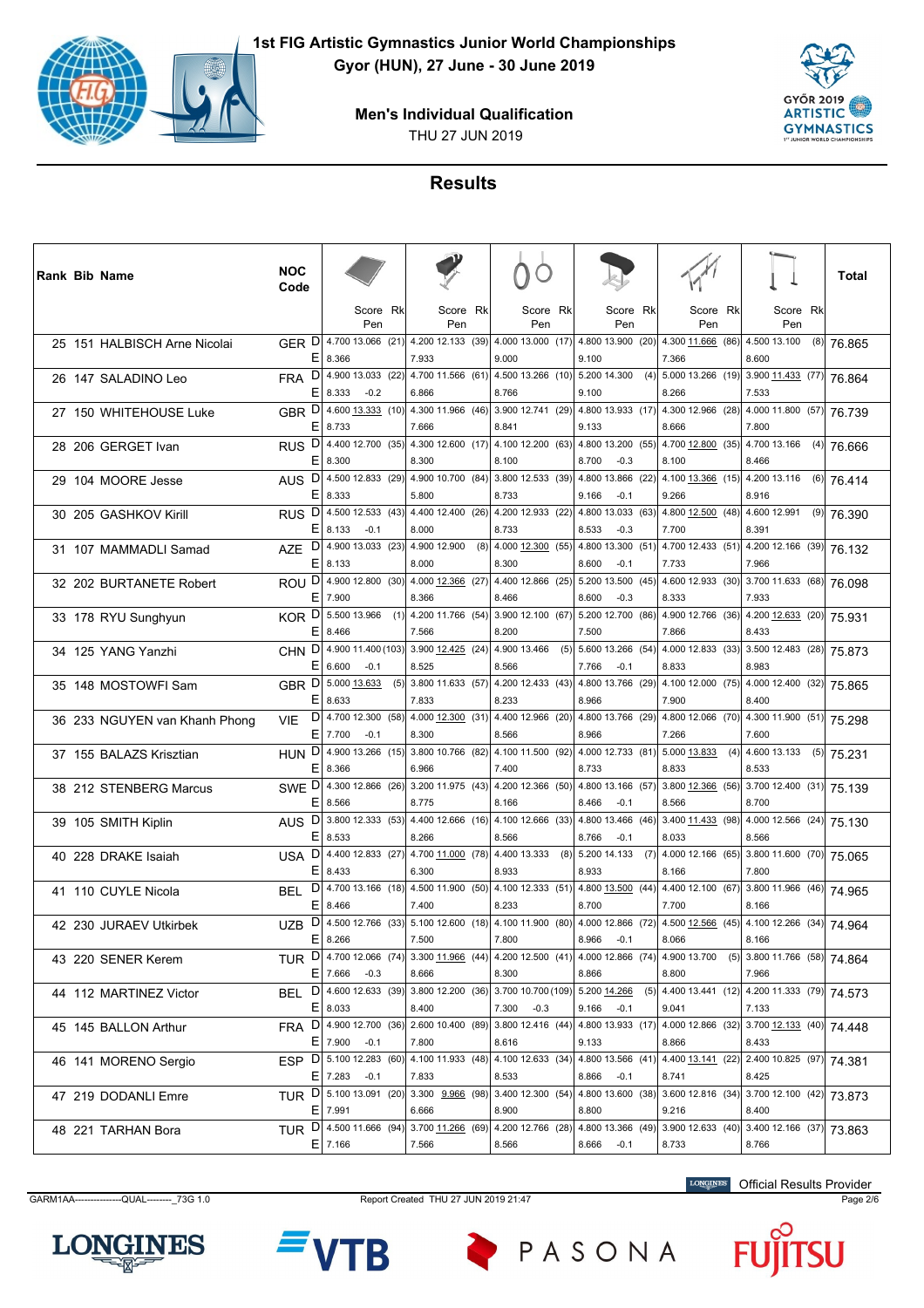



# **Results**

| Score Rk<br>Score<br><b>Rk</b><br>Score Rk<br>Score Rk<br>Score Rk<br>Score Rk<br>Pen<br>Pen<br>Pen<br>Pen<br>Pen<br>Pen<br>ARM D<br>3.900 12.233 (62)<br>3.600 12.366 (48)<br>2.800 11.866 (103)<br>5.200 13.100<br>(5)<br>3.800 12.333 (58) 3.400 11.900 (49)<br>49 102 KHACHIKYAN Gagik<br>73.798<br>$E$   8.333<br>7.900<br>8.766<br>9.066<br>8.533<br>8.500<br>$D $ 4.400 12.366 (52) 4.600 11.066 (73) 4.000 12.208 (60)<br>4.800 13.700 (33)<br>4.400 12.400 (54) 3.200 11.700 (61) 73.440<br><b>KAZ</b><br>50 173 CHUBENKO Oleg<br>E<br>7.966<br>6.466<br>8.208<br>8.900<br>8.000<br>8.500<br>$D$   4.000 12.200 (63)<br>4.500 11.666 (66) 73.398<br>4.700 13.066<br>(6)<br>3.300 11.100 (103)<br>4.000 13.000 (64)<br>3.400 12.366 (55)<br>51 182 RODEVICS Edvins<br>LAT<br>Е<br>8.200<br>8.366<br>7.800<br>8.966<br>9.000<br>7.166<br>ECU D<br>4.200 11.900 (84)<br>$4.000$ 11.633 (58)<br>4.000 12.533 (40)<br>4.800 13.600 (38)<br>4.400 11.466 (96)<br>$4.200$ 12.200 (36) 73.332<br>52 134 CALVACHE Pablo<br>ΕI<br>7.700<br>7.633<br>8.533<br>8.800<br>7.066<br>8.000<br>D<br>4.900 12.000 (81) 3.900 11.533 (62) 3.900 12.066 (70)<br>4.800 13.666 (34)<br>4.100 $12.425$ (53) 3.500 11.633 (67) 73.323<br><b>AUS</b><br>53 103 HARDY James<br>E.<br>7.100<br>7.633<br>8.166<br>8.966<br>$-0.1$<br>8.325<br>8.133<br>GRE D<br>4.500 11.333 (106)<br>4.300 12.433 (22) 3.500 11.700 (84)<br>4.800 13.800 (26)<br>3.800 12.633 (39)<br>3.600 11.666 (63) 73.265<br>54 154 GRAIKOS AN<br>E.<br>6.833<br>8.133<br>8.200<br>8.833<br>8.066<br>9.000<br>BRA D<br>5.000 12.200 (66)<br>4.000 11.066 (72) 3.400 11.666 (85) 4.800 13.900 (20)<br>4.300 12.733 (38) 3.900 11.666 (65)<br>55 117 VIEIRA Joao<br>73.231<br>E.<br>7.500<br>$-0.3$<br>7.066<br>8.266<br>9.100<br>8.433<br>7.766<br>$D$ 3.800 12.100 (72) 4.000 11.100 (70) 4.200 12.333 (53)<br>4.500 12.033 (73)<br>$4.000 \overline{11.900}$ (50) 73.132<br>4.800 13.666 (34)<br><b>ARG</b><br>56 100 ESPINDOLA Fernando<br>E.<br>8.300<br>7.100<br>8.133<br>8.966<br>$-0.1$<br>7.900<br>7.533<br>$D$ 5.000 12.533 (44)<br>$3.500$ 11.666 (62) 72.931<br>$3.500$ $9.433(103)$ 4.500 12.600 (37)<br>5.200 13.966 (16)<br>3.900 12.733 (37)<br>57 193 DICK Sam<br><b>NZL</b><br>E.<br>7.533<br>5.933<br>8.833<br>8.100<br>8.766<br>8.166<br>EGY D<br>4.200 12.166 (68)<br>4.300 12.566 (19)<br>4.000 12.200 (62)<br>4.000 12.466 (90)<br>4.000 12.433 (50)<br>$3.900$ 10.966 (94)<br>72.797<br>58 139 MOUSSA Mohamed<br>E.<br>7.966<br>8.266<br>8.200<br>8.766<br>$-0.3$<br>8.433<br>7.066<br>D<br>4.000 12.133 (69) 4.200 12.133 (39) 3.900 11.833 (83)<br>4.000 12.900 (70)<br>$3.800$ 12.333 (58) 3.600 11.166 (86) 72.498<br><b>ARG</b><br>59 101 GOMEZ Santiago<br>E.<br>8.133<br>7.933<br>7.933<br>8.900<br>8.533<br>7.566<br>2.800 10.733 (83) 3.900 12.600 (36)<br>$3.400 10.966(105)$ 3.500 11.266 (83) 72.322<br>POR DI<br>4.800 12.791 (32)<br>4.800 13.966 (14)<br>60 199 NOGUEIRA Jose<br>E.<br>7.991<br>7.933<br>8.700<br>7.766<br>9.166<br>7.566<br>GBR D<br>5.000 13.200 (16)<br>4.200 11.533 (63) 3.700 11.866 (81)<br>5.200 14.366<br>3.400 10.733 (110) 3.000 10.566 (104)<br>(2)<br>72.264<br>61 149 SMITH-GORDON Jasper<br>ΕI<br>8.300<br>$-0.1$<br>7.333<br>8.466<br>7.333<br>7.566<br>$-0.3$<br>9.166<br>MEX D 4.600 12.433 (46) 4.500 10.133 (97) 4.200 12.000 (74)<br>4.300 11.433 (99) 4.000 12.400 (32) 72.199<br>4.800 13.800 (26)<br>62 184 GALICIA Maximiliano<br>Е<br>7.833<br>5.633<br>7.800<br>9.000<br>7.133<br>8.400<br>$D$ 4.300 12.333 (54)<br>3.600 10.300 (93) 3.500 12.266 (56)<br>$3.20011.933$ (76) 3.200 11.900 (48) 72.065<br>4.800 13.333 (50)<br><b>TPE</b><br>63 215 CHIOU Min-Han<br>Е<br>8.333<br>$-0.3$<br>8.700<br>6.700<br>8.766<br>8.633<br>$-0.1$<br>8.733<br>$ESP$ $D$<br>4.100 12.000 (80)<br>4.500 11.866 (52)<br>4.000 12.566 (38)<br>4.800 13.500 (42)<br>4.100 12.033 (72)<br>$\sqrt{3.500}$ 10.033 (108) 71.998<br>64 143 TUYA PEREZ Daniel<br>E.<br>7.900<br>7.366<br>8.566<br>8.800<br>$-0.1$<br>7.933<br>6.533<br>$D$ 4.600 12.100 (73) 4.600 11.066 (73) 4.100 11.533 (90)<br>$3.900$ 12.333 (60) 4.200 12.066 (44) 71.931<br>4.000 12.833 (77)<br><b>BUL</b><br>65 118 TRIFONOV Teodor<br>E.<br>7.600<br>$-0.1$<br>6.466<br>7.433<br>8.833<br>8.433<br>7.866<br>4.000 11.500 (64) 4.300 12.966 (19)<br>$3.100$ 9.666 (112) 71.897<br>D<br>4.700 12.433 (47)<br>4.000 12.866 (74)<br>4.000 12.466 (49)<br><b>ESP</b><br>66 142 REBOLLAR Hugo<br>E 7.733<br>7.500<br>8.466<br>8.666<br>8.866<br>6.566<br>RSA D 4.000 12.133 (69) 4.000 12.066 (41) 4.100 12.200 (63) 4.000 11.900 (102) 4.000 11.700 (84) 3.500 11.866 (52) 71.865<br>67 204 LANGE Ruan<br>$E$   8.133<br>8.066<br>8.100<br>7.900<br>7.700<br>8.366<br>$D $ 4.000 12.000 (79) 3.800 11.600 (60) 3.900 11.900 (78)<br>4.000 12.633 (88)<br>$3.500 12.008 (74) 3.600 11.300 (80) 71.441$<br>IRI<br>68 160 GHAHREMANI Amir Ali<br>E 8.000<br>7.800<br>8.000<br>8.733<br>$-0.1$<br>8.508<br>7.700<br>D 4.200 11.433 (101)<br>3.400 11.033 (76) 3.600 12.366 (48)<br>4.800 13.466 (47)<br>3.700 11.766 (82)<br>3.800 11.366 (78) 71.430<br>LAT<br>69 180 CUDOVSKIS Edgars<br>$E$   7.633 -0.4<br>7.633<br>8.766<br>8.666<br>8.066<br>7.566<br>70 137 ABDELHALEEM Abdelrahman EGY D 4.400 11.600 (98)<br>$4.500$ 12.800 (14)<br>4.200 10.700 (110) 4.000 13.000 (64)<br>3.700 12.066 (69)<br>3.200 11.133 (88)<br>71.299<br>$E$   7.200<br>8.300<br>6.500<br>7.933<br>9.000<br>8.366<br>$D$ 4.600 11.066 (113) 3.600 10.900 (79) 4.100 12.400 (47)<br>4.800 13.200 (56)<br>$\boxed{3.600}$ 11.466 (95) 3.900 12.200 (35) 71.232<br><b>FIN</b><br>71 144 KARSIKAS Akseli<br>E 6.466<br>7.300<br>8.300<br>8.500<br>$-0.1$<br>8.300<br>7.866<br>$D$   3.900 11.791 (90)<br>4.300 12.033 (42)<br>3.800 12.400 (45)<br>4.000 12.833 (77)<br>4.000 12.633 (41) 3.100 $9.516(114)$<br><b>CAN</b><br>72 119 CHRONOPOULOS loannis<br>71.206<br>$E$   7.991 -0.1<br>7.733<br>8.600<br>8.833<br>8.633<br>6.416 |  | <b>Rank Bib Name</b> | <b>NOC</b><br>Code |  |  |  |  | Total |
|-------------------------------------------------------------------------------------------------------------------------------------------------------------------------------------------------------------------------------------------------------------------------------------------------------------------------------------------------------------------------------------------------------------------------------------------------------------------------------------------------------------------------------------------------------------------------------------------------------------------------------------------------------------------------------------------------------------------------------------------------------------------------------------------------------------------------------------------------------------------------------------------------------------------------------------------------------------------------------------------------------------------------------------------------------------------------------------------------------------------------------------------------------------------------------------------------------------------------------------------------------------------------------------------------------------------------------------------------------------------------------------------------------------------------------------------------------------------------------------------------------------------------------------------------------------------------------------------------------------------------------------------------------------------------------------------------------------------------------------------------------------------------------------------------------------------------------------------------------------------------------------------------------------------------------------------------------------------------------------------------------------------------------------------------------------------------------------------------------------------------------------------------------------------------------------------------------------------------------------------------------------------------------------------------------------------------------------------------------------------------------------------------------------------------------------------------------------------------------------------------------------------------------------------------------------------------------------------------------------------------------------------------------------------------------------------------------------------------------------------------------------------------------------------------------------------------------------------------------------------------------------------------------------------------------------------------------------------------------------------------------------------------------------------------------------------------------------------------------------------------------------------------------------------------------------------------------------------------------------------------------------------------------------------------------------------------------------------------------------------------------------------------------------------------------------------------------------------------------------------------------------------------------------------------------------------------------------------------------------------------------------------------------------------------------------------------------------------------------------------------------------------------------------------------------------------------------------------------------------------------------------------------------------------------------------------------------------------------------------------------------------------------------------------------------------------------------------------------------------------------------------------------------------------------------------------------------------------------------------------------------------------------------------------------------------------------------------------------------------------------------------------------------------------------------------------------------------------------------------------------------------------------------------------------------------------------------------------------------------------------------------------------------------------------------------------------------------------------------------------------------------------------------------------------------------------------------------------------------------------------------------------------------------------------------------------------------------------------------------------------------------------------------------------------------------------------------------------------------------------------------------------------------------------------------------------------------------------------------------------------------------------------------------------------------------------------------------------------------------------------------------------------------------------------------------------------------------------------------------------------------------------------------------------------------------------------------------------------------------------------------------------------------------------------------------------------------------------------------------------------------------------------------------------------------------------------------------------------------------------------------------------------------------------------------------------------------------------------------------------------|--|----------------------|--------------------|--|--|--|--|-------|
|                                                                                                                                                                                                                                                                                                                                                                                                                                                                                                                                                                                                                                                                                                                                                                                                                                                                                                                                                                                                                                                                                                                                                                                                                                                                                                                                                                                                                                                                                                                                                                                                                                                                                                                                                                                                                                                                                                                                                                                                                                                                                                                                                                                                                                                                                                                                                                                                                                                                                                                                                                                                                                                                                                                                                                                                                                                                                                                                                                                                                                                                                                                                                                                                                                                                                                                                                                                                                                                                                                                                                                                                                                                                                                                                                                                                                                                                                                                                                                                                                                                                                                                                                                                                                                                                                                                                                                                                                                                                                                                                                                                                                                                                                                                                                                                                                                                                                                                                                                                                                                                                                                                                                                                                                                                                                                                                                                                                                                                                                                                                                                                                                                                                                                                                                                                                                                                                                                                                                                                                 |  |                      |                    |  |  |  |  |       |
|                                                                                                                                                                                                                                                                                                                                                                                                                                                                                                                                                                                                                                                                                                                                                                                                                                                                                                                                                                                                                                                                                                                                                                                                                                                                                                                                                                                                                                                                                                                                                                                                                                                                                                                                                                                                                                                                                                                                                                                                                                                                                                                                                                                                                                                                                                                                                                                                                                                                                                                                                                                                                                                                                                                                                                                                                                                                                                                                                                                                                                                                                                                                                                                                                                                                                                                                                                                                                                                                                                                                                                                                                                                                                                                                                                                                                                                                                                                                                                                                                                                                                                                                                                                                                                                                                                                                                                                                                                                                                                                                                                                                                                                                                                                                                                                                                                                                                                                                                                                                                                                                                                                                                                                                                                                                                                                                                                                                                                                                                                                                                                                                                                                                                                                                                                                                                                                                                                                                                                                                 |  |                      |                    |  |  |  |  |       |
|                                                                                                                                                                                                                                                                                                                                                                                                                                                                                                                                                                                                                                                                                                                                                                                                                                                                                                                                                                                                                                                                                                                                                                                                                                                                                                                                                                                                                                                                                                                                                                                                                                                                                                                                                                                                                                                                                                                                                                                                                                                                                                                                                                                                                                                                                                                                                                                                                                                                                                                                                                                                                                                                                                                                                                                                                                                                                                                                                                                                                                                                                                                                                                                                                                                                                                                                                                                                                                                                                                                                                                                                                                                                                                                                                                                                                                                                                                                                                                                                                                                                                                                                                                                                                                                                                                                                                                                                                                                                                                                                                                                                                                                                                                                                                                                                                                                                                                                                                                                                                                                                                                                                                                                                                                                                                                                                                                                                                                                                                                                                                                                                                                                                                                                                                                                                                                                                                                                                                                                                 |  |                      |                    |  |  |  |  |       |
|                                                                                                                                                                                                                                                                                                                                                                                                                                                                                                                                                                                                                                                                                                                                                                                                                                                                                                                                                                                                                                                                                                                                                                                                                                                                                                                                                                                                                                                                                                                                                                                                                                                                                                                                                                                                                                                                                                                                                                                                                                                                                                                                                                                                                                                                                                                                                                                                                                                                                                                                                                                                                                                                                                                                                                                                                                                                                                                                                                                                                                                                                                                                                                                                                                                                                                                                                                                                                                                                                                                                                                                                                                                                                                                                                                                                                                                                                                                                                                                                                                                                                                                                                                                                                                                                                                                                                                                                                                                                                                                                                                                                                                                                                                                                                                                                                                                                                                                                                                                                                                                                                                                                                                                                                                                                                                                                                                                                                                                                                                                                                                                                                                                                                                                                                                                                                                                                                                                                                                                                 |  |                      |                    |  |  |  |  |       |
|                                                                                                                                                                                                                                                                                                                                                                                                                                                                                                                                                                                                                                                                                                                                                                                                                                                                                                                                                                                                                                                                                                                                                                                                                                                                                                                                                                                                                                                                                                                                                                                                                                                                                                                                                                                                                                                                                                                                                                                                                                                                                                                                                                                                                                                                                                                                                                                                                                                                                                                                                                                                                                                                                                                                                                                                                                                                                                                                                                                                                                                                                                                                                                                                                                                                                                                                                                                                                                                                                                                                                                                                                                                                                                                                                                                                                                                                                                                                                                                                                                                                                                                                                                                                                                                                                                                                                                                                                                                                                                                                                                                                                                                                                                                                                                                                                                                                                                                                                                                                                                                                                                                                                                                                                                                                                                                                                                                                                                                                                                                                                                                                                                                                                                                                                                                                                                                                                                                                                                                                 |  |                      |                    |  |  |  |  |       |
|                                                                                                                                                                                                                                                                                                                                                                                                                                                                                                                                                                                                                                                                                                                                                                                                                                                                                                                                                                                                                                                                                                                                                                                                                                                                                                                                                                                                                                                                                                                                                                                                                                                                                                                                                                                                                                                                                                                                                                                                                                                                                                                                                                                                                                                                                                                                                                                                                                                                                                                                                                                                                                                                                                                                                                                                                                                                                                                                                                                                                                                                                                                                                                                                                                                                                                                                                                                                                                                                                                                                                                                                                                                                                                                                                                                                                                                                                                                                                                                                                                                                                                                                                                                                                                                                                                                                                                                                                                                                                                                                                                                                                                                                                                                                                                                                                                                                                                                                                                                                                                                                                                                                                                                                                                                                                                                                                                                                                                                                                                                                                                                                                                                                                                                                                                                                                                                                                                                                                                                                 |  |                      |                    |  |  |  |  |       |
|                                                                                                                                                                                                                                                                                                                                                                                                                                                                                                                                                                                                                                                                                                                                                                                                                                                                                                                                                                                                                                                                                                                                                                                                                                                                                                                                                                                                                                                                                                                                                                                                                                                                                                                                                                                                                                                                                                                                                                                                                                                                                                                                                                                                                                                                                                                                                                                                                                                                                                                                                                                                                                                                                                                                                                                                                                                                                                                                                                                                                                                                                                                                                                                                                                                                                                                                                                                                                                                                                                                                                                                                                                                                                                                                                                                                                                                                                                                                                                                                                                                                                                                                                                                                                                                                                                                                                                                                                                                                                                                                                                                                                                                                                                                                                                                                                                                                                                                                                                                                                                                                                                                                                                                                                                                                                                                                                                                                                                                                                                                                                                                                                                                                                                                                                                                                                                                                                                                                                                                                 |  |                      |                    |  |  |  |  |       |
|                                                                                                                                                                                                                                                                                                                                                                                                                                                                                                                                                                                                                                                                                                                                                                                                                                                                                                                                                                                                                                                                                                                                                                                                                                                                                                                                                                                                                                                                                                                                                                                                                                                                                                                                                                                                                                                                                                                                                                                                                                                                                                                                                                                                                                                                                                                                                                                                                                                                                                                                                                                                                                                                                                                                                                                                                                                                                                                                                                                                                                                                                                                                                                                                                                                                                                                                                                                                                                                                                                                                                                                                                                                                                                                                                                                                                                                                                                                                                                                                                                                                                                                                                                                                                                                                                                                                                                                                                                                                                                                                                                                                                                                                                                                                                                                                                                                                                                                                                                                                                                                                                                                                                                                                                                                                                                                                                                                                                                                                                                                                                                                                                                                                                                                                                                                                                                                                                                                                                                                                 |  |                      |                    |  |  |  |  |       |
|                                                                                                                                                                                                                                                                                                                                                                                                                                                                                                                                                                                                                                                                                                                                                                                                                                                                                                                                                                                                                                                                                                                                                                                                                                                                                                                                                                                                                                                                                                                                                                                                                                                                                                                                                                                                                                                                                                                                                                                                                                                                                                                                                                                                                                                                                                                                                                                                                                                                                                                                                                                                                                                                                                                                                                                                                                                                                                                                                                                                                                                                                                                                                                                                                                                                                                                                                                                                                                                                                                                                                                                                                                                                                                                                                                                                                                                                                                                                                                                                                                                                                                                                                                                                                                                                                                                                                                                                                                                                                                                                                                                                                                                                                                                                                                                                                                                                                                                                                                                                                                                                                                                                                                                                                                                                                                                                                                                                                                                                                                                                                                                                                                                                                                                                                                                                                                                                                                                                                                                                 |  |                      |                    |  |  |  |  |       |
|                                                                                                                                                                                                                                                                                                                                                                                                                                                                                                                                                                                                                                                                                                                                                                                                                                                                                                                                                                                                                                                                                                                                                                                                                                                                                                                                                                                                                                                                                                                                                                                                                                                                                                                                                                                                                                                                                                                                                                                                                                                                                                                                                                                                                                                                                                                                                                                                                                                                                                                                                                                                                                                                                                                                                                                                                                                                                                                                                                                                                                                                                                                                                                                                                                                                                                                                                                                                                                                                                                                                                                                                                                                                                                                                                                                                                                                                                                                                                                                                                                                                                                                                                                                                                                                                                                                                                                                                                                                                                                                                                                                                                                                                                                                                                                                                                                                                                                                                                                                                                                                                                                                                                                                                                                                                                                                                                                                                                                                                                                                                                                                                                                                                                                                                                                                                                                                                                                                                                                                                 |  |                      |                    |  |  |  |  |       |
|                                                                                                                                                                                                                                                                                                                                                                                                                                                                                                                                                                                                                                                                                                                                                                                                                                                                                                                                                                                                                                                                                                                                                                                                                                                                                                                                                                                                                                                                                                                                                                                                                                                                                                                                                                                                                                                                                                                                                                                                                                                                                                                                                                                                                                                                                                                                                                                                                                                                                                                                                                                                                                                                                                                                                                                                                                                                                                                                                                                                                                                                                                                                                                                                                                                                                                                                                                                                                                                                                                                                                                                                                                                                                                                                                                                                                                                                                                                                                                                                                                                                                                                                                                                                                                                                                                                                                                                                                                                                                                                                                                                                                                                                                                                                                                                                                                                                                                                                                                                                                                                                                                                                                                                                                                                                                                                                                                                                                                                                                                                                                                                                                                                                                                                                                                                                                                                                                                                                                                                                 |  |                      |                    |  |  |  |  |       |
|                                                                                                                                                                                                                                                                                                                                                                                                                                                                                                                                                                                                                                                                                                                                                                                                                                                                                                                                                                                                                                                                                                                                                                                                                                                                                                                                                                                                                                                                                                                                                                                                                                                                                                                                                                                                                                                                                                                                                                                                                                                                                                                                                                                                                                                                                                                                                                                                                                                                                                                                                                                                                                                                                                                                                                                                                                                                                                                                                                                                                                                                                                                                                                                                                                                                                                                                                                                                                                                                                                                                                                                                                                                                                                                                                                                                                                                                                                                                                                                                                                                                                                                                                                                                                                                                                                                                                                                                                                                                                                                                                                                                                                                                                                                                                                                                                                                                                                                                                                                                                                                                                                                                                                                                                                                                                                                                                                                                                                                                                                                                                                                                                                                                                                                                                                                                                                                                                                                                                                                                 |  |                      |                    |  |  |  |  |       |
|                                                                                                                                                                                                                                                                                                                                                                                                                                                                                                                                                                                                                                                                                                                                                                                                                                                                                                                                                                                                                                                                                                                                                                                                                                                                                                                                                                                                                                                                                                                                                                                                                                                                                                                                                                                                                                                                                                                                                                                                                                                                                                                                                                                                                                                                                                                                                                                                                                                                                                                                                                                                                                                                                                                                                                                                                                                                                                                                                                                                                                                                                                                                                                                                                                                                                                                                                                                                                                                                                                                                                                                                                                                                                                                                                                                                                                                                                                                                                                                                                                                                                                                                                                                                                                                                                                                                                                                                                                                                                                                                                                                                                                                                                                                                                                                                                                                                                                                                                                                                                                                                                                                                                                                                                                                                                                                                                                                                                                                                                                                                                                                                                                                                                                                                                                                                                                                                                                                                                                                                 |  |                      |                    |  |  |  |  |       |
|                                                                                                                                                                                                                                                                                                                                                                                                                                                                                                                                                                                                                                                                                                                                                                                                                                                                                                                                                                                                                                                                                                                                                                                                                                                                                                                                                                                                                                                                                                                                                                                                                                                                                                                                                                                                                                                                                                                                                                                                                                                                                                                                                                                                                                                                                                                                                                                                                                                                                                                                                                                                                                                                                                                                                                                                                                                                                                                                                                                                                                                                                                                                                                                                                                                                                                                                                                                                                                                                                                                                                                                                                                                                                                                                                                                                                                                                                                                                                                                                                                                                                                                                                                                                                                                                                                                                                                                                                                                                                                                                                                                                                                                                                                                                                                                                                                                                                                                                                                                                                                                                                                                                                                                                                                                                                                                                                                                                                                                                                                                                                                                                                                                                                                                                                                                                                                                                                                                                                                                                 |  |                      |                    |  |  |  |  |       |
|                                                                                                                                                                                                                                                                                                                                                                                                                                                                                                                                                                                                                                                                                                                                                                                                                                                                                                                                                                                                                                                                                                                                                                                                                                                                                                                                                                                                                                                                                                                                                                                                                                                                                                                                                                                                                                                                                                                                                                                                                                                                                                                                                                                                                                                                                                                                                                                                                                                                                                                                                                                                                                                                                                                                                                                                                                                                                                                                                                                                                                                                                                                                                                                                                                                                                                                                                                                                                                                                                                                                                                                                                                                                                                                                                                                                                                                                                                                                                                                                                                                                                                                                                                                                                                                                                                                                                                                                                                                                                                                                                                                                                                                                                                                                                                                                                                                                                                                                                                                                                                                                                                                                                                                                                                                                                                                                                                                                                                                                                                                                                                                                                                                                                                                                                                                                                                                                                                                                                                                                 |  |                      |                    |  |  |  |  |       |
|                                                                                                                                                                                                                                                                                                                                                                                                                                                                                                                                                                                                                                                                                                                                                                                                                                                                                                                                                                                                                                                                                                                                                                                                                                                                                                                                                                                                                                                                                                                                                                                                                                                                                                                                                                                                                                                                                                                                                                                                                                                                                                                                                                                                                                                                                                                                                                                                                                                                                                                                                                                                                                                                                                                                                                                                                                                                                                                                                                                                                                                                                                                                                                                                                                                                                                                                                                                                                                                                                                                                                                                                                                                                                                                                                                                                                                                                                                                                                                                                                                                                                                                                                                                                                                                                                                                                                                                                                                                                                                                                                                                                                                                                                                                                                                                                                                                                                                                                                                                                                                                                                                                                                                                                                                                                                                                                                                                                                                                                                                                                                                                                                                                                                                                                                                                                                                                                                                                                                                                                 |  |                      |                    |  |  |  |  |       |
|                                                                                                                                                                                                                                                                                                                                                                                                                                                                                                                                                                                                                                                                                                                                                                                                                                                                                                                                                                                                                                                                                                                                                                                                                                                                                                                                                                                                                                                                                                                                                                                                                                                                                                                                                                                                                                                                                                                                                                                                                                                                                                                                                                                                                                                                                                                                                                                                                                                                                                                                                                                                                                                                                                                                                                                                                                                                                                                                                                                                                                                                                                                                                                                                                                                                                                                                                                                                                                                                                                                                                                                                                                                                                                                                                                                                                                                                                                                                                                                                                                                                                                                                                                                                                                                                                                                                                                                                                                                                                                                                                                                                                                                                                                                                                                                                                                                                                                                                                                                                                                                                                                                                                                                                                                                                                                                                                                                                                                                                                                                                                                                                                                                                                                                                                                                                                                                                                                                                                                                                 |  |                      |                    |  |  |  |  |       |
|                                                                                                                                                                                                                                                                                                                                                                                                                                                                                                                                                                                                                                                                                                                                                                                                                                                                                                                                                                                                                                                                                                                                                                                                                                                                                                                                                                                                                                                                                                                                                                                                                                                                                                                                                                                                                                                                                                                                                                                                                                                                                                                                                                                                                                                                                                                                                                                                                                                                                                                                                                                                                                                                                                                                                                                                                                                                                                                                                                                                                                                                                                                                                                                                                                                                                                                                                                                                                                                                                                                                                                                                                                                                                                                                                                                                                                                                                                                                                                                                                                                                                                                                                                                                                                                                                                                                                                                                                                                                                                                                                                                                                                                                                                                                                                                                                                                                                                                                                                                                                                                                                                                                                                                                                                                                                                                                                                                                                                                                                                                                                                                                                                                                                                                                                                                                                                                                                                                                                                                                 |  |                      |                    |  |  |  |  |       |
|                                                                                                                                                                                                                                                                                                                                                                                                                                                                                                                                                                                                                                                                                                                                                                                                                                                                                                                                                                                                                                                                                                                                                                                                                                                                                                                                                                                                                                                                                                                                                                                                                                                                                                                                                                                                                                                                                                                                                                                                                                                                                                                                                                                                                                                                                                                                                                                                                                                                                                                                                                                                                                                                                                                                                                                                                                                                                                                                                                                                                                                                                                                                                                                                                                                                                                                                                                                                                                                                                                                                                                                                                                                                                                                                                                                                                                                                                                                                                                                                                                                                                                                                                                                                                                                                                                                                                                                                                                                                                                                                                                                                                                                                                                                                                                                                                                                                                                                                                                                                                                                                                                                                                                                                                                                                                                                                                                                                                                                                                                                                                                                                                                                                                                                                                                                                                                                                                                                                                                                                 |  |                      |                    |  |  |  |  |       |
|                                                                                                                                                                                                                                                                                                                                                                                                                                                                                                                                                                                                                                                                                                                                                                                                                                                                                                                                                                                                                                                                                                                                                                                                                                                                                                                                                                                                                                                                                                                                                                                                                                                                                                                                                                                                                                                                                                                                                                                                                                                                                                                                                                                                                                                                                                                                                                                                                                                                                                                                                                                                                                                                                                                                                                                                                                                                                                                                                                                                                                                                                                                                                                                                                                                                                                                                                                                                                                                                                                                                                                                                                                                                                                                                                                                                                                                                                                                                                                                                                                                                                                                                                                                                                                                                                                                                                                                                                                                                                                                                                                                                                                                                                                                                                                                                                                                                                                                                                                                                                                                                                                                                                                                                                                                                                                                                                                                                                                                                                                                                                                                                                                                                                                                                                                                                                                                                                                                                                                                                 |  |                      |                    |  |  |  |  |       |
|                                                                                                                                                                                                                                                                                                                                                                                                                                                                                                                                                                                                                                                                                                                                                                                                                                                                                                                                                                                                                                                                                                                                                                                                                                                                                                                                                                                                                                                                                                                                                                                                                                                                                                                                                                                                                                                                                                                                                                                                                                                                                                                                                                                                                                                                                                                                                                                                                                                                                                                                                                                                                                                                                                                                                                                                                                                                                                                                                                                                                                                                                                                                                                                                                                                                                                                                                                                                                                                                                                                                                                                                                                                                                                                                                                                                                                                                                                                                                                                                                                                                                                                                                                                                                                                                                                                                                                                                                                                                                                                                                                                                                                                                                                                                                                                                                                                                                                                                                                                                                                                                                                                                                                                                                                                                                                                                                                                                                                                                                                                                                                                                                                                                                                                                                                                                                                                                                                                                                                                                 |  |                      |                    |  |  |  |  |       |
|                                                                                                                                                                                                                                                                                                                                                                                                                                                                                                                                                                                                                                                                                                                                                                                                                                                                                                                                                                                                                                                                                                                                                                                                                                                                                                                                                                                                                                                                                                                                                                                                                                                                                                                                                                                                                                                                                                                                                                                                                                                                                                                                                                                                                                                                                                                                                                                                                                                                                                                                                                                                                                                                                                                                                                                                                                                                                                                                                                                                                                                                                                                                                                                                                                                                                                                                                                                                                                                                                                                                                                                                                                                                                                                                                                                                                                                                                                                                                                                                                                                                                                                                                                                                                                                                                                                                                                                                                                                                                                                                                                                                                                                                                                                                                                                                                                                                                                                                                                                                                                                                                                                                                                                                                                                                                                                                                                                                                                                                                                                                                                                                                                                                                                                                                                                                                                                                                                                                                                                                 |  |                      |                    |  |  |  |  |       |
|                                                                                                                                                                                                                                                                                                                                                                                                                                                                                                                                                                                                                                                                                                                                                                                                                                                                                                                                                                                                                                                                                                                                                                                                                                                                                                                                                                                                                                                                                                                                                                                                                                                                                                                                                                                                                                                                                                                                                                                                                                                                                                                                                                                                                                                                                                                                                                                                                                                                                                                                                                                                                                                                                                                                                                                                                                                                                                                                                                                                                                                                                                                                                                                                                                                                                                                                                                                                                                                                                                                                                                                                                                                                                                                                                                                                                                                                                                                                                                                                                                                                                                                                                                                                                                                                                                                                                                                                                                                                                                                                                                                                                                                                                                                                                                                                                                                                                                                                                                                                                                                                                                                                                                                                                                                                                                                                                                                                                                                                                                                                                                                                                                                                                                                                                                                                                                                                                                                                                                                                 |  |                      |                    |  |  |  |  |       |
|                                                                                                                                                                                                                                                                                                                                                                                                                                                                                                                                                                                                                                                                                                                                                                                                                                                                                                                                                                                                                                                                                                                                                                                                                                                                                                                                                                                                                                                                                                                                                                                                                                                                                                                                                                                                                                                                                                                                                                                                                                                                                                                                                                                                                                                                                                                                                                                                                                                                                                                                                                                                                                                                                                                                                                                                                                                                                                                                                                                                                                                                                                                                                                                                                                                                                                                                                                                                                                                                                                                                                                                                                                                                                                                                                                                                                                                                                                                                                                                                                                                                                                                                                                                                                                                                                                                                                                                                                                                                                                                                                                                                                                                                                                                                                                                                                                                                                                                                                                                                                                                                                                                                                                                                                                                                                                                                                                                                                                                                                                                                                                                                                                                                                                                                                                                                                                                                                                                                                                                                 |  |                      |                    |  |  |  |  |       |
|                                                                                                                                                                                                                                                                                                                                                                                                                                                                                                                                                                                                                                                                                                                                                                                                                                                                                                                                                                                                                                                                                                                                                                                                                                                                                                                                                                                                                                                                                                                                                                                                                                                                                                                                                                                                                                                                                                                                                                                                                                                                                                                                                                                                                                                                                                                                                                                                                                                                                                                                                                                                                                                                                                                                                                                                                                                                                                                                                                                                                                                                                                                                                                                                                                                                                                                                                                                                                                                                                                                                                                                                                                                                                                                                                                                                                                                                                                                                                                                                                                                                                                                                                                                                                                                                                                                                                                                                                                                                                                                                                                                                                                                                                                                                                                                                                                                                                                                                                                                                                                                                                                                                                                                                                                                                                                                                                                                                                                                                                                                                                                                                                                                                                                                                                                                                                                                                                                                                                                                                 |  |                      |                    |  |  |  |  |       |

GARM1AA---------------QUAL--------\_73G 1.0 Report Created THU 27 JUN 2019 21:47 Page 3/6

LONGINES Official Results Provider







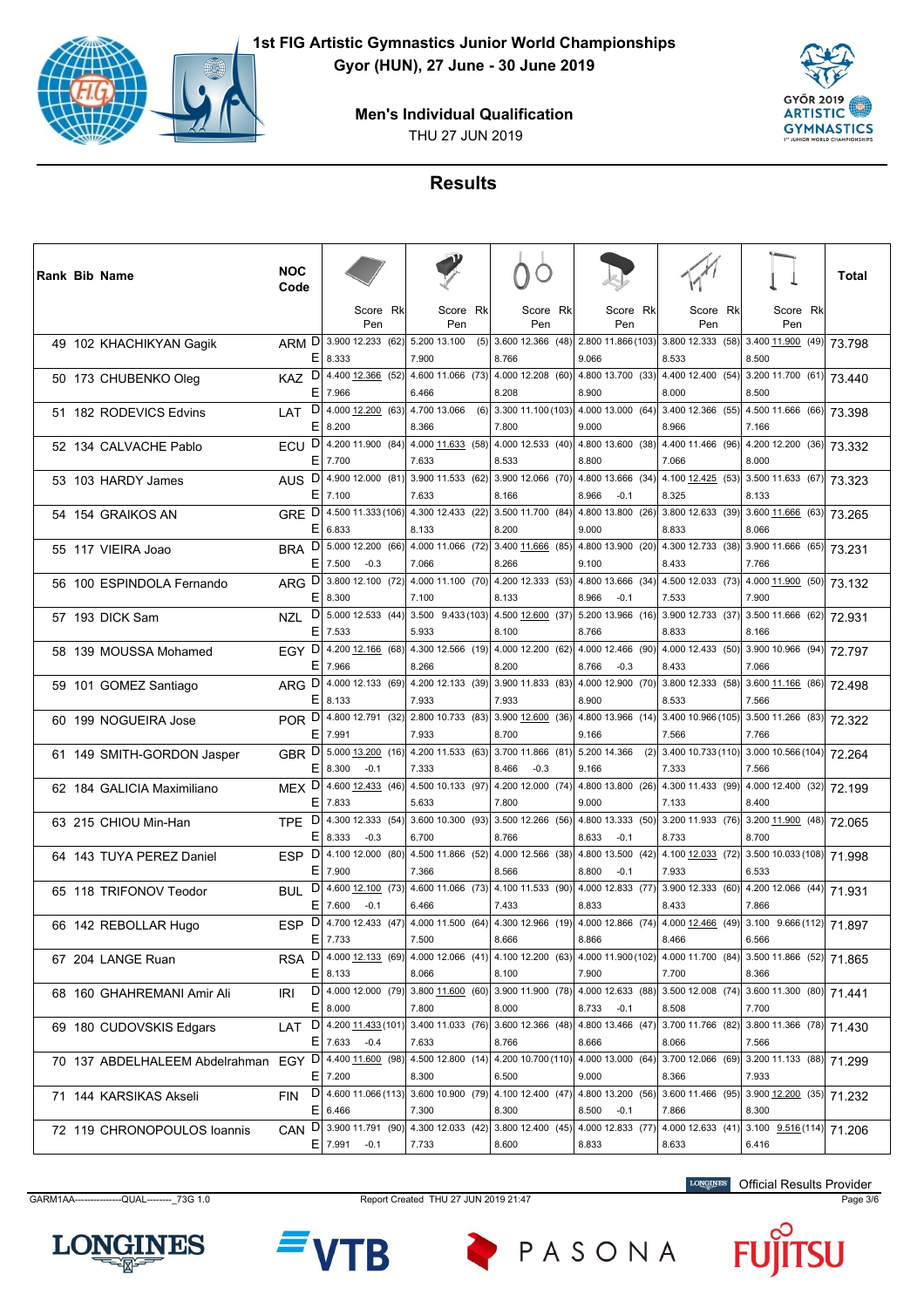



# **Results**

|  | <b>Rank Bib Name</b>          | <b>NOC</b><br>Code       |             |                       |                                                                       |                             |                 |                                                                                                                                           |                                                        |                                             | Total  |
|--|-------------------------------|--------------------------|-------------|-----------------------|-----------------------------------------------------------------------|-----------------------------|-----------------|-------------------------------------------------------------------------------------------------------------------------------------------|--------------------------------------------------------|---------------------------------------------|--------|
|  |                               |                          |             | Score Rk<br>Pen       | Score Rk<br>Pen                                                       |                             | Score Rk<br>Pen | Score Rk<br>Pen                                                                                                                           | Score Rk<br>Pen                                        | Score Rk<br>Pen                             |        |
|  | 73 191 GUNDERSEN Didrik       | NOR D<br>ΕI              | 8.433       | 4.400 12.833 (27)     | $2.900$ 10.266 (94)<br>7.366                                          | 3.900 12.266 (57)<br>8.366  |                 | $4.000$ 13.033 (61)<br>9.033                                                                                                              | 3.300 11.533 (90)<br>8.233                             | $3.300$ 11.266 (81)<br>7.966                | 71.197 |
|  | 74 138 ELSHOBKI Omar          | Е                        | 7.066       |                       | EGY D 4.300 11.366 (105) 4.200 12.775 (15) 4.100 12.333 (51)<br>8.575 | 8.233                       |                 | 4.000 11.266 (114)<br>7.566<br>$-0.3$                                                                                                     | 4.000 11.366 (101)<br>7.366                            | $4.00012.000(45)$ 71.106<br>8.000           |        |
|  | 75 157 DOBROVITZ Adam         | D<br><b>HUN</b><br>Е     | 6.800       |                       | 4.400 11.200 (112) 3.800 10.400 (91)<br>6.600                         | 4.000 12.666 (32)<br>8.666  |                 | 4.000 12.975 (67)<br>8.975                                                                                                                | 3.800 11.866 (78)<br>8.066                             | $3.500$ 11.933 (47) 71.040<br>8.433         |        |
|  | 76 111 CUYLE Glen             | D<br><b>BEL</b><br>Е     | 7.700       |                       | 4.500 12.200 (65) 3.300 9.533 (102)<br>6.233                          | 3.900 12.100 (67)<br>8.200  |                 | 4.800 12.400 (95)<br>$-0.3$<br>7.900                                                                                                      | 4.500 12.600 (43)<br>8.100                             | $3.700$ 12.166 (38) 70.999<br>8.466         |        |
|  | 77 194 FU-ALLEN William       | D<br><b>NZL</b><br>E     | 6.833       |                       | 4.500 11.333 (106) 3.600 11.300 (68)<br>7.700                         | 3.500 11.966 (75)<br>8.766  | $-0.3$          | 4.800 13.600 (38)<br>8.800                                                                                                                | 3.300 11.766 (81)<br>8.466                             | 3.400 10.766 (98) 70.731<br>7.366           |        |
|  | 78 192 HEGGELUND Iver         | NOR D<br>Е               | 8.266       | 4.100 12.366 (49)     | $3.400$ 11.066 (71)<br>7.666                                          | 3.500 11.641 (86)<br>8.141  |                 | 4.000 12.700 (84)<br>8.700                                                                                                                | 3.100 12.166 (63)<br>9.066                             | $3.00010.633(101)$ 70.572<br>7.633          |        |
|  | 79 203 SOICA Raul Gabriel     | ROU <sup>D</sup><br>ΕI   | 8.033       | 3.600 11.633 (95)     | $4.000$ 11.800 (53)<br>7.800                                          | 3.900 11.350 (95)<br>7.750  | $-0.3$          | 4.000 12.300 (97)<br>8.600<br>$-0.3$                                                                                                      | 3.400 11.933 (77)<br>8.533                             | 3.300 11.433 (75) 70.449<br>8.133           |        |
|  | 80 156 BATORI Szabolcs        | <b>HUN</b><br>E.         | 6.466       |                       | $D$ 3.800 10.266 (117) 4.200 11.333 (67)<br>7.133                     | 4.000 12.266 (58)<br>8.266  |                 | 4.000 12.733 (81)<br>8.733                                                                                                                | 3.800 12.366 (56)<br>8.566                             | $3.600$ 11.433 (76) 70.397<br>7.833         |        |
|  | 81 183 CHASAZYROVAS Gytis     | D<br>LTU<br>Е            | 6.833       | 4.400 11.233 (111)    | 4.300 12.291 (35) <br>7.991                                           | 3.600 11.533 (89)<br>7.933  |                 | 4.000 12.700 (84)<br>8.700                                                                                                                | 4.000 10.700 (111)<br>6.700                            | 3.900 11.866 (53) 70.323<br>7.966           |        |
|  | 82 210 NEMCOVIC Matej         | SVK <sup>D</sup><br>Е    | 7.200       |                       | 4.100 11.300 (109) 3.400 10.466 (87)<br>7.066                         | 3.900 12.066 (70)<br>8.166  |                 | 4.000 12.300 (98)<br>8.300                                                                                                                | $3.700$ 12.500 (47)<br>8.800                           | 3.000 11.233 (84)<br>8.233                  | 69.865 |
|  | 83 163 THORISSON Jonas Ingi   | D<br><b>ISL</b><br>Е     | 7.900       |                       | 4.700 12.600 (41) 3.900 9.266 (104) 3.500 12.066 (69)<br>5.366        | 8.566                       |                 | 4.800 13.266 (52)<br>8.566<br>$-0.1$                                                                                                      | 3.500 11.100 (103)<br>7.600                            | $3.70011.466$ (73) 69.764<br>7.766          |        |
|  | 84 190 AMBLIE Joar            | NOR <sub>D</sub><br>Е    | 7.900       | 3.800 11.700 (91)     | 3.900 10.400 (92)<br>6.500                                            | 3.800 12.166 (65)<br>8.366  |                 | 2.800 11.666 (110)<br>8.866                                                                                                               | $3.500$ 12.566 (44)<br>9.066                           | 3.400 11.266 (82)<br>7.866                  | 69.764 |
|  | 85 161 SALMANICHARANI Mahdyar | D<br>IRI<br>E.           | 8.000       |                       | 3.500 11.500 (99) 3.500 11.600 (59)<br>8.100                          | 3.400 11.300 (96)<br>7.900  |                 | 2.800 11.166 (115) 3.700 12.300 (61)<br>8.366                                                                                             | 8.600                                                  | 3.600 11.666 (63)<br>8.066                  | 69.532 |
|  | 86 109 HAQUE Ali Kader        | D<br><b>BAN</b><br>ΕI    | 8.100       | $-0.1$                | 4.300 12.300 (56) 2.600 9.600 (101) 3.100 11.066 (104)<br>7.000       | 8.266                       | $-0.3$          | 4.000 13.133 (58) 3.200 12.166 (64)<br>9.133                                                                                              | 8.966                                                  | 2.500 10.900 (95) 69.165<br>8.400           |        |
|  | 87 131 SACHA Vojtech          | D<br><b>CZE</b><br>Е     | 8.233       | 4.400 12.633 (38)     | $3.200$ 10.466 (86)<br>7.266                                          | 3.300 9.866 (113)<br>6.566  |                 | 3.200 11.866 (104)<br>8.666                                                                                                               | 4.200 12.266 (62)<br>8.066                             | $3.300$ 11.833 (55) 68.930<br>8.533         |        |
|  | 88 198 GARNCZAREK Kacper      | POL D<br>E.              | 7.266       | $-0.1$                | 4.700 11.866 (88) 3.600 11.733 (55)<br>8.133                          | 3.900 10.433 (112)<br>6.533 |                 | 3.200 12.000 (99)<br>8.800                                                                                                                | 4.300 11.833 (80)<br>7.533                             | 4.100 11.033 (93)<br>6.933                  | 68.898 |
|  | 89 216 LIN Ta-Lung            | TPE<br>E                 | 8.166       |                       | 7.633                                                                 | 7.966                       |                 | $D $ 4.200 12.366 (50) 4.100 11.733 (56) 4.000 11.966 (76) 4.000 11.466 (111)<br>7.766<br>$-0.3$                                          | $3.900 10.200(113) 4.100 11.133 (89) 68.864$<br>6.300  | 7.033                                       |        |
|  | 90 188 DAMDINDORJ Enkhtuvshin | D<br><b>MGL</b>          | $E$ 7.566   | 4.700 12.266 (61)     | 4.500 9.266 (105) 3.400 11.200 (99)<br>4.766                          | 7.800                       |                 | 4.000 13.100 (59)<br>9.100                                                                                                                | 3.500 11.500 (92)<br>8.000                             | $3.800$ 11.466 (74) 68.798<br>7.666         |        |
|  | 91 209 MILOJEVIC Luka         |                          | $E$ 7.766   |                       | 7.666                                                                 | 7.966                       |                 | SRB D 4.100 11.866 (86) 3.200 10.866 (80) 4.100 12.066 (72) 3.200 11.700 (109) 3.600 12.141 (66) 3.100 9.733 (111) 68.372<br>$8.600 -0.1$ | 8.841<br>$-0.3$                                        | 6.633                                       |        |
|  | 92 135 LOPEZ Cesar            |                          | $E$ 7.466   |                       | 7.233                                                                 | 8.533                       | $-0.3$          | ECU D 4.400 11.866 (87) 3.000 10.233 (95) 3.900 12.133 (66) 4.000 13.033 (61)<br>9.033                                                    | $3.500$ $9.233(117)$ 4.200 11.866 (54) 68.364<br>5.733 | 7.666                                       |        |
|  | 93 108 SAFAROV Mansum         | <b>AZE</b>               | $E$ 7.833   | $D$ 4.100 11.933 (83) | 3.40010.433(88)<br>7.033                                              | 3.500 11.466 (94)<br>7.966  |                 | 2.800 11.266 (113)<br>8.466                                                                                                               | 3.300 11.400 (100)<br>8.100                            | $3.700$ 11.733 (59)<br>8.033                | 68.231 |
|  | 94 175 TOIBAZAROV Alisher     | KAZ D 4.300 11.633 (97)  | $E$   7.333 |                       | 4.200 10.200 (96)<br>6.000                                            | 3.900 11.633 (87)<br>7.733  |                 | 4.000 11.333 (112)<br>7.433 -0.1                                                                                                          | 4.100 11.850 (79)<br>7.750                             | 3.800 11.566 (71)<br>7.766                  | 68.215 |
|  | 95 232 MAMATKULOV Fayoziddin  | UZB.                     | $E$   7.333 |                       | 7.766                                                                 | 8.000                       |                 | D 3.900 11.233 (110) 3.600 11.366 (66) 3.900 11.900 (78) 4.000 12.666 (87)<br>8.766<br>$-0.1$                                             | 3.900 $9.900(116)$<br>6.000                            | $\boxed{3.900}$ 11.033 (92) 68.098<br>7.133 |        |
|  | 96 213 SUNDELL William        | SWE D 3.700 10.300 (116) | E 6.600     |                       | 3.900 12.133 (38)<br>8.233                                            | 2.700 10.766 (108)<br>8.066 |                 | 4.000 12.433 (94)<br>8.433                                                                                                                | 3.500 11.700 (83)<br>8.200                             | $2.500$ 10.600 (102) 67.932<br>8.100        |        |

GARM1AA---------------QUAL--------\_73G 1.0 Report Created THU 27 JUN 2019 21:47 Page 4/6

LONGINES Official Results Provider

jU





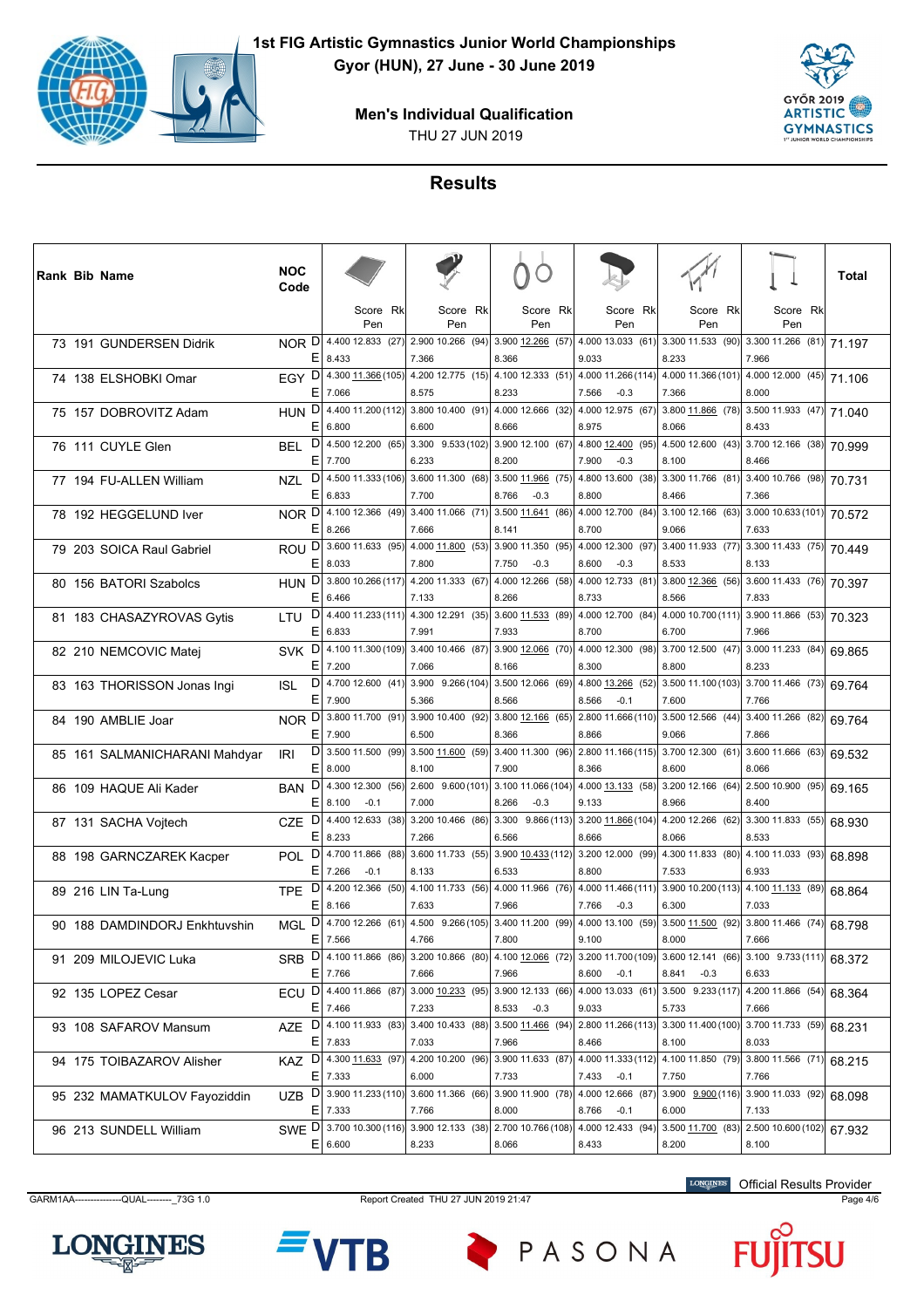



#### **Results**

|  | <b>Rank Bib Name</b>            | <b>NOC</b><br>Code                                          |             |                                                           |          |                |                                      |                |                                 |                                       |                                                                                                                                      |                                               | Total  |
|--|---------------------------------|-------------------------------------------------------------|-------------|-----------------------------------------------------------|----------|----------------|--------------------------------------|----------------|---------------------------------|---------------------------------------|--------------------------------------------------------------------------------------------------------------------------------------|-----------------------------------------------|--------|
|  |                                 |                                                             |             | Pen                                                       | Score Rk |                | Score Rk<br>Pen                      |                | Score Rk<br>Pen                 | Score Rk<br>Pen                       | Score Rk<br>Pen                                                                                                                      | Score Rk<br>Pen                               |        |
|  | 97 186 RAZO Paulino             | MEX D 4.100 12.200 (64)<br>Е                                | 8.100       |                                                           |          | 7.200          | 3.800 11.000 (77) 3.800 11.300 (97)  | 7.500          |                                 | 3.200 11.733 (108)<br>8.533           | 3.600 10.966 (106)<br>7.366                                                                                                          | 3.400 10.400 (105)<br>7.000                   | 67.599 |
|  | 98 106 MAYER Elias              | $\mathsf{D}$<br>AUT<br>Е                                    | 8.033       | 4.100 12.133 (71) 2.900 8.100 (112)                       |          | 5.200          |                                      | 7.766          | 4.100 11.866 (82)               | 4.000 12.466 (91)<br>8.466            | 3.300 11.566 (88)<br>8.266                                                                                                           | 3.300 10.733 (99)<br>7.433                    | 66.864 |
|  | 99 174 MAKIYEV Nikolay          | <b>KAZ</b><br>ΕI                                            | 8.033       | $D$   4.000 12.033 (77)  3.600 9.666 (100)                |          | 6.066          |                                      | 7.433          | 3.400 10.533 (111)<br>$-0.3$    | 3.200 12.000 (99)<br>8.800            | 3.400 11.491 (94)<br>8.091                                                                                                           | $3.000$ 10.900 (96) 66.623<br>7.900           |        |
|  | 100 231 KAMILJANOV Ravshan      | D<br>UZB.<br>Ε                                              | 7.266       | 4.200 11.466 (100) 4.900 11.400 (65)                      |          | 6.500          |                                      | 7.900          | 2.900 10.800 (106)              | 2.400 10.200 (118)<br>8.100<br>$-0.3$ | 3.400 11.500 (91)<br>8.100                                                                                                           | 3.800 11.200 (85)<br>7.400                    | 66.566 |
|  | 101 197 ALARCON Daniel          | D<br><b>PER</b>                                             | $E$   7.566 | 4.600 12.066 (75)<br>$-0.1$                               |          | 3.366          | $3.300 \quad 6.366(115)$<br>$-0.3$   | 8.533          | 4.100 12.633 (34)               | 4.800 13.500 (42)<br>8.800<br>$-0.1$  | 3.800 12.533 (46)<br>8.733                                                                                                           | 3.700 8.833 (117)<br>5.433<br>$-0.3$          | 65.931 |
|  | 102 130 BEHAL Jonas             | D<br><b>CZE</b><br>ΕI                                       | 7.666       | 3.700 11.366 (104)                                        |          | 5.933          | 2.600 8.533 (107) 3.800 11.133 (102) | 7.633          | $-0.3$                          | 2.400 11.033 (116)<br>8.633           | 3.000 12.066 (68)<br>9.066                                                                                                           | 3.700 11.533 (72)<br>7.833                    | 65.664 |
|  | 103 132 VOGL Stepan             | D<br><b>CZE</b><br>Ε                                        | 7.533       | 3.900 11.433 (102) 2.400 9.000 (106)                      |          | 6.600          |                                      | 8.200          | 3.300 11.200 (98)<br>$-0.3$     | 3.200 11.800 (106)<br>8.600           | 3.000 11.433 (97) 3.100 10.700 (100)<br>8.433                                                                                        | 7.600                                         | 65.566 |
|  | 104 129 ANGONAS Georgios        | D<br><b>CYP</b><br>Е                                        | 8.066       | 4.100 12.166 (67)                                         |          | 6.900          | 2.300 5.200 (117)<br>$-4.0$          | 8.166          | 4.100 12.266 (59)               | 4.000 12.933 (68)<br>8.933            | 3.800 10.866 (108)<br>7.066                                                                                                          | $3.900$ 12.133 (41) 65.564<br>8.233           |        |
|  | 105 217 WU Tsung-Hua            | <b>TPE</b>                                                  | $E$ 7.766   | $D$   4.200 11.866 (85)<br>$-0.1$                         |          | 3.600<br>4.533 | 8.133(111)                           | 8.066          | 3.500 11.566 (88)               | 4.000 12.466 (91)<br>8.466            | 3.800 10.500 (112)<br>6.700                                                                                                          | $\sqrt{3.700}$ 11.033 (91) 65.564<br>7.333    |        |
|  | 106 211 HYLL Vilgot             | SWE D<br>Е                                                  | 7.800       | 3.900 11.700 (92)                                         |          | 7.833          | $3.200$ 11.033 (75)                  | 8.466          | 2.600 10.766 (107)<br>$-0.3$    | 2.800 10.066 (120)<br>$-0.3$<br>7.566 | 3.000 11.541 (89)<br>8.541                                                                                                           | 2.200 10.300 (106)<br>8.100                   | 65.406 |
|  | 107 195 HALL Brodyn             | D<br>NZL                                                    | $E$ 7.633   | 4.400 12.033 (78)                                         |          | 4.600          | 3.900 8.500 (108)                    | 8.216          | 3.000 10.916 (105)<br>$-0.3$    | 3.200 11.866 (104)                    | 3.400 11.200 (102)<br>7.800                                                                                                          | $2.800$ 9.900 (110) 64.415<br>7.100           |        |
|  | 108 136 VALENCIA Johnny         | D<br>ECU                                                    | $E$ 7.733   | 3.900 11.633 (96)                                         |          | 4.000          |                                      |                | $9.800$ (99) 3.200 11.133 (101) | 8.666<br>3.200 11.933 (101)           | 4.100 10.033 (114)                                                                                                                   | $3.200$ 8.700 (118) 63.232                    |        |
|  | 109 181 PLATE Riards            | D<br>LAT                                                    |             | 4.200 10.633 (115) 4.000 10.566 (85)                      |          | 5.800          |                                      | 7.933          | 3.400 11.466 (93)               | 8.733<br>2.800 10.066 (120)           | 5.933<br>3.400 10.800 (109)                                                                                                          | 5.500<br>$3.800$ 9.466 (115) 62.997           |        |
|  | 110 187 BAYARSAIKHAN Boldbaatar | Ε<br>D<br>MGL                                               | 6.733       | $-0.3$<br>4.200 11.933 (82)                               |          | 6.566          | $2.400$ 7.500 (113)                  | 8.066          | 2.600 5.933 (117)               | 7.566<br>$-0.3$<br>5.200 12.933 (69)  | 7.400<br>3.900 12.033 (71)                                                                                                           | 5.666<br>$3.500$ 11.833 (56) 62.165           |        |
|  | 111 189 ERKHEMBAYAR Usukhbayar  | D<br><b>MGL</b>                                             | E 7.833     | $-0.1$<br>4.300 10.900 (114) 3.700 10.400 (90)            |          | 5.100          |                                      | 7.633<br>2.600 | $-4.3$<br>5.566(118)            | 7.733<br>4.000 12.500 (89)            | 8.133<br>3.100 11.666 (85)                                                                                                           | 8.333<br>$\boxed{3.500}$ 10.600 (103) 61.632  |        |
|  | 112 164 INDIG Eyal              | ΕI<br>D<br><b>ISR</b>                                       | 6.600       | 4.200 12.366 (50) 3.900 12.300 (30)                       |          | 6.700          |                                      | 6.966          | $-4.0$<br>3.600 11.933 (77)     | 8.500<br>4.000 12.433 (93)            | 8.566<br>3.700 11.033 (104)                                                                                                          | 7.100<br>$1.200$ $1.433(119)$ 61.498          |        |
|  | 113 127 AGUILAR Marcos          | Ε<br>D<br>COL                                               | 8.166       | 4.300 9.733 (118) 2.700 3.466 (119)                       |          | 8.400          |                                      | 8.333          | 4.100 11.533 (90)               | 8.533<br>$-0.1$<br>4.000 13.000 (64)  | 7.333<br>4.700 12.433 (51)                                                                                                           | 8.233<br>$-8.0$<br>$4.500$ 9.966 (109) 60.131 |        |
|  | 114 185 HERNANDEZ Alejandro     | D<br><b>MEX</b>                                             | $E$ 5.433   | 4.400 12.466 (45)                                         |          | 4.766<br>1.800 | $-4.0$<br>0.800(120)                 | 7.433          | 3.800 11.200 (100)              | 9.000<br>4.000 12.333 (96)            | 7.733<br>3.900 11.500 (93)                                                                                                           | 5.466<br>$4.000$ 11.733 (60) 60.032           |        |
|  | 115 133 MOLLGAARD Sofus         |                                                             | E 8.066     |                                                           |          | 3.000          | $-4.0$                               | 7.400          |                                 | 8.333                                 | 7.600<br>DEN D 3.800 11.300 (108) 2.400 7.333 (114) 2.100 7.200 (115) 4.000 12.733 (81) 3.300 10.866 (107) 3.300 10.233 (107) 59 665 | 7.733                                         |        |
|  | 116 196 PUTATURO Joseph         | PAN D 2.800 9.000 (119) 2.500 8.166 (110) 2.700 9.833 (114) | $E$ 7.500   |                                                           |          | 4.933          |                                      | 5.400          | $-0.3$                          | 8.733<br>2.200 10.166 (119)           | 7.566<br>$\boxed{2.600 \ \ 9.133(118) \ \ 3.200 \ \ 9.533(113) \ \ 55.831}$                                                          | 6.933                                         |        |
|  | 117 179 ALSAMIRI Nasser         | <b>KSA</b>                                                  | $E$ 6.200   | $D$ 3.200 5.566 (120) 2.200 5.133 (118) 2.700 6.833 (116) |          | 5.666          |                                      | 7.433          | $-0.3$                          | 8.266 -0.3<br>3.200 11.800 (106)      | 6.533<br>$\left  \frac{3.300\ 10.000(115)}{2.400} \right $ 2.400 $\left  \frac{9.433(116)}{48.465} \right $                          | 6.333                                         |        |
|  | 118 234 PHAM Phuoc Hieu         | VIE.                                                        |             | $E 6.366 - 4.0$<br>D 4.300 12.633 (37) 2.800 8.200 (109)  |          | 7.233          | $-4.3$                               | 8.433          | $-4.3$                          | 8.600                                 | 6.700<br>4.400 11.600 (87)                                                                                                           | 7.033<br>3.800 11.166 (87) 43.599             |        |
|  | 119 159 AYENEHBAND Omid         | E.<br>D<br>IRI                                              | 8.333       | <b>DNS</b>                                                |          | 5.400          |                                      |                |                                 | 3.900 12.400 (46) 4.800 13.266 (53)   | 7.200                                                                                                                                | 7.366<br>2.700 11.108 (90) 36.774             |        |
|  | 120 113 YAKUBAU Pavel           | Е<br><b>BLR</b>                                             |             | $D$ 4.600 11.800 (89) 2.200 5.833 (116)                   |          |                |                                      | 8.500          |                                 | 8.466<br>4.000 12.866 (72)            |                                                                                                                                      | 8.408                                         | 30.499 |
|  |                                 |                                                             |             | $E$ 7.500 -0.3                                            |          |                | 7.633 -4.0                           |                |                                 | 8.966 -0.1                            |                                                                                                                                      |                                               |        |

GARM1AA---------------QUAL--------\_73G 1.0 Report Created THU 27 JUN 2019 21:47 Page 5/6

Official Results Provider





PASONA